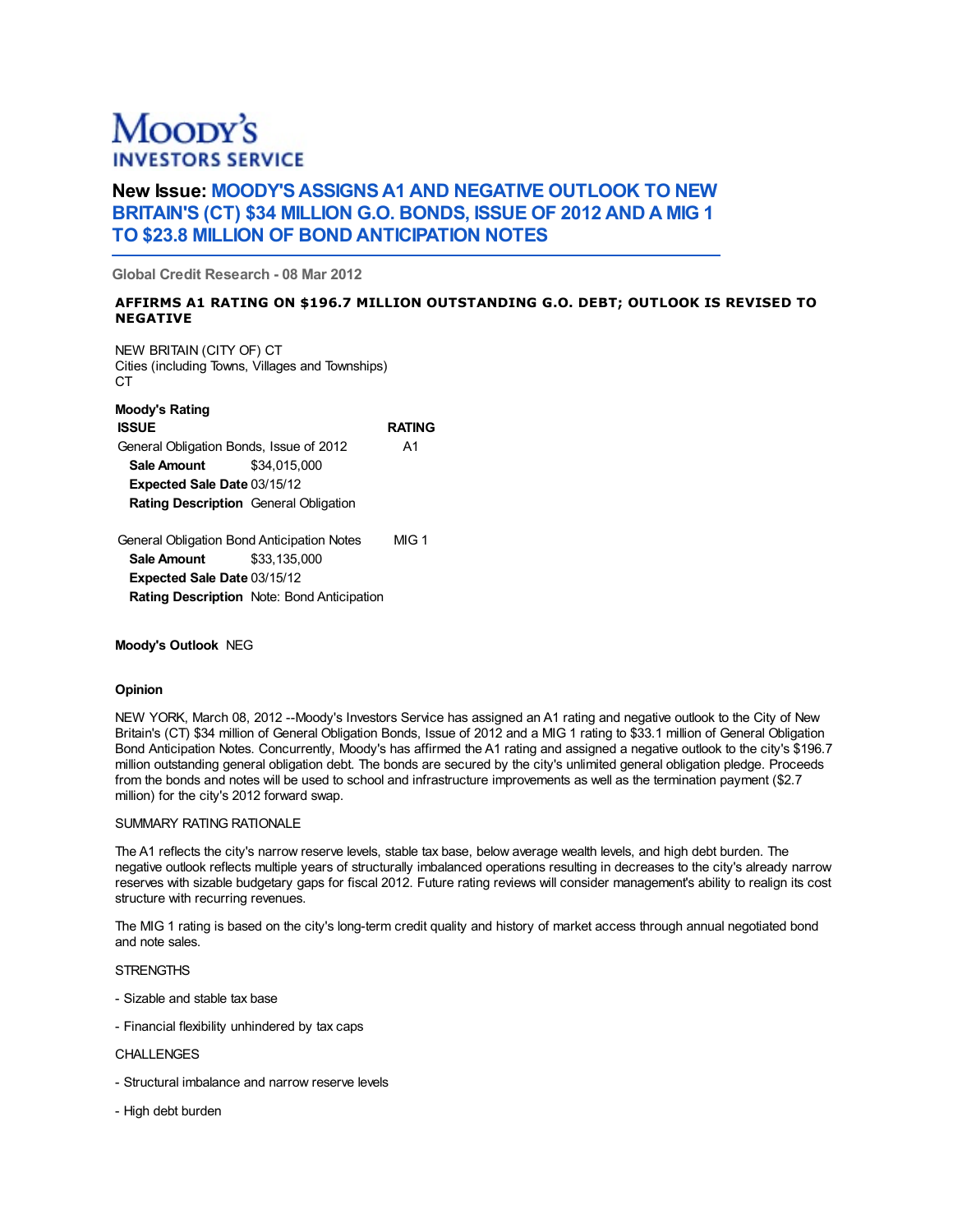#### - Below-average wealth levels

# DETAILED CREDIT DISCUSSION

# DEMONSTRATED MARKET ACCESS

The city is a frequent issuer debt with a demonstrated historical of market access through negotiated sales. Based on this history, Moody's expects the city to continue to experience favorable access to the capital markets, if necessary, at the March 2013, maturity.

# SLIGHT RECOVERY OF RESERVES IN FISCAL 2011, BUT STRUCTURAL IMBALANCE REMAINS FOR FISCAL 2012 AND 2013

Financial flexibility is expected to remain challenged over the near term as the city aims to realign its cost structure with current revenues after three consecutive years of budgetary imbalance causing the city to be below its 5% fund balance policy in fiscal years 2009 and 2010. In fiscal 2011, reserves improved by \$3 million due to a number of one-time revenue enhancements including \$1 million in an upfront swap payment to suspend its 2008C constant maturity swap and a \$5 million transfer from its Water Enterprise Fund. This increased total General Fund balance to \$12 million, or 5.5% of revenues from a low of \$9 million, or 4.2% of revenues in fiscal 2010. Per the implementation of GASB 54, unassigned fund balance for fiscal 2011 stood at \$11.6 million, or 5.3% of revenues, an improvement from an estimated \$7.2 million, or 3.5% of revenues for fiscal 2010 if the accounting standard were retroactively applied.

The adopted fiscal 2012 budget assumed a 1% increase in spending, no tax increases, and a \$10 million funding gap to be filled throughout the year with reductions in personnel costs and the sale of assets. While some savings were realized through the implementation of an early retirement incentive, city officials now intend to fill the gap through another \$10 million in transfers from the Water Fund, which had \$14.5 million in unrestricted cash at the end of the fiscal 2011 in exchange for debt service payments on the enterprise's \$10.5 million of general obligation-backed debt. After this transfer, city officials project stable General Fund reserves.

According to preliminary budget discussions, city officials have identified a \$10 million gap for fiscal 2013, representing about 4.6% of fiscal 2012 spending. About \$4.7 million of the gap will be filled through savings achieved through the early retirement incentives in the prior year, increases in recurring revenues, and rental payments from the Water Fund. Additionally, officials have identified approximately \$5 million in excess reserves in its Worker's Compensation Fund. Currently, management intends to maintain stable General Fund reserves and achieve full structural balance by fiscal 2014.Future rating reviews will consider management's ability to maintain adequate financial flexibility by offsetting rising expenditure pressures while ensuring structural balance. Inability to do so would likely exert downward rating pressure as it would represent an erosion of the district's financial credit profile.

The city maintains two well-funded pension plans due to the issuance of pension obligation bonds (POBs) in 1998 and 2008, of which there is \$79.6 million outstanding. According to the city's July 1, 2010 valuation, the city's fire and police pension liabilities were 99% and 92% funded, respectively, and have a combined unfunded liability of \$6.7 million. The city continues to make its full annually required contribution (ARC), which totaled \$1.1 million across both funds in addition to debt service on its POBs. In addition, the city established a trust to pre-fund its other post employment benefit (OPEB) liability in fiscal 2010. As of fiscal 2011, the trust has a funded ratio of 2% with an unfunded liability of \$47.2 million. The city currently pays approximately 90% of its \$4.2 million OPEB ARC.

# STABLE TAX BASE WITH BELOW AVERAGE WEALTH LEVELS

Located approximately 10 miles from Hartford (G.O. rated A1/stable outlook) and 30 miles from New Haven (G.O. rated A1/negative outlook), the city's sizable \$4 billion equalized net grand list (ENGL) benefits from easy access to Interstates 84 and 91. Reflecting changes in the state's equalization ratio and softening of the regional housing market, ENGL declined by 0.4% on average from fiscal 2007 through 2011. Importantly, the net taxable grand list on which property taxes are levied increased by 7.1% on average over the same time period, inclusive of a fiscal 2009 revaluation that experienced a 41% annual increase. Current economic development efforts of focused on the recently New Britain/Hartford Busway, which will begin construction shortly in the downtown area and the Pinnacle Heights Economic Zone to revitalize the city's industrial sector.

Wealth levels are below average with per capita income at 64% and 85% of state and national averages, respectively. Unemployment for the city has improved from the prior year decreasing to 10.5% as of December 2011, compared to 12.6% in December 2012 but remains above the state (8.6%) and national (8.3%) levels.

# HIGH DEBT BURDEN WITH VARIABLE RATE EXPOSURE

The city's debt burden is high at 7.2% of ENGL due to the issuance of POBs of which there is \$79.6 million outstanding. Net of the POBs, however, debt ratios are still elevated at 5.2% of ENGL, but is expected to moderate due to minimal future debt needs. Amortization of the city's debt is slightly below average, with 70.2% of principal retired over 10 years. The city plans to fund the majority of its current \$23.5 million five-year capital improvement plan is through state grants.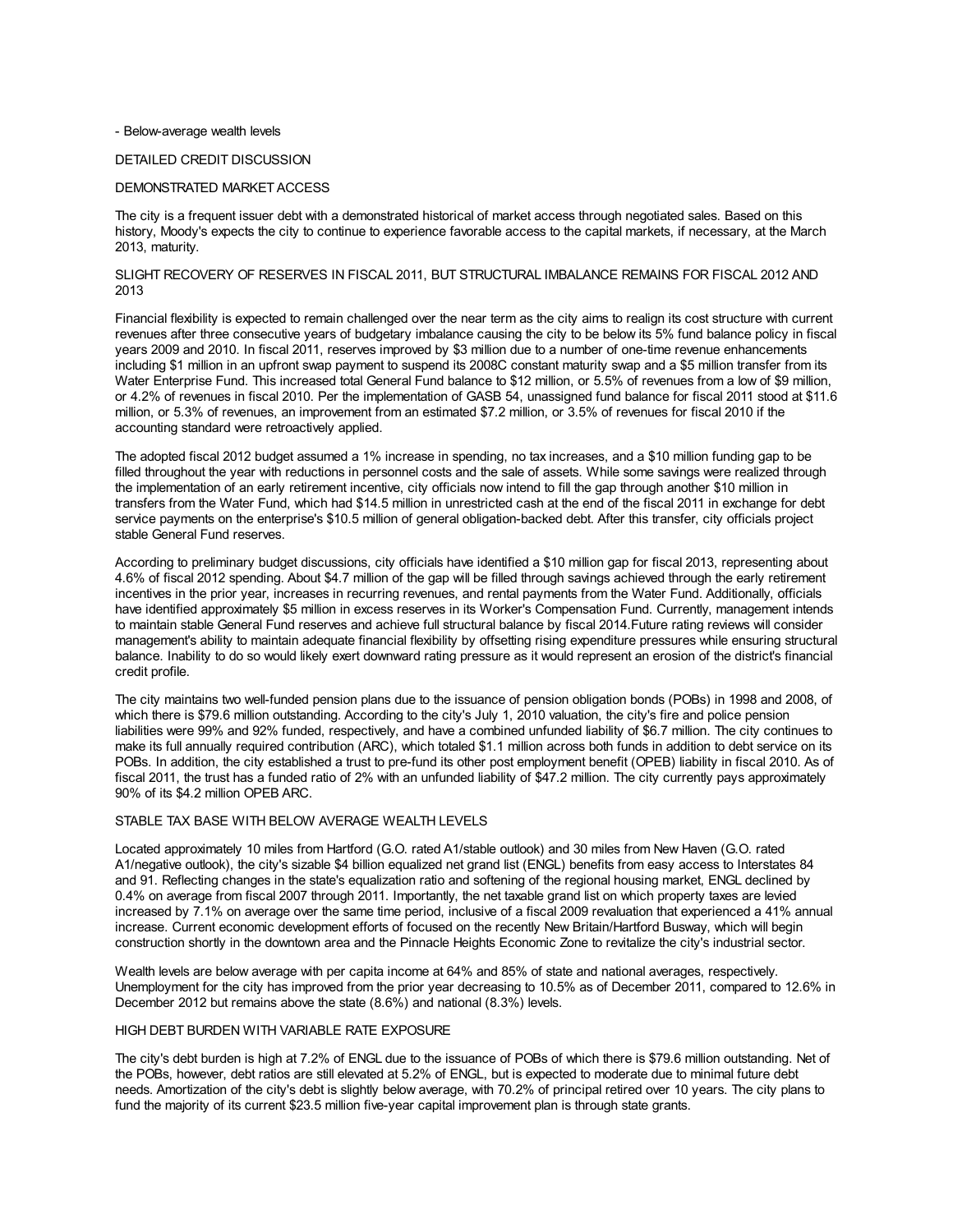After this sale, 17% (\$40 million, Series 2008C) of the city's debt is variable rate and has been hedged with two swaps, both of which are connected to the city's Series 2008C POBs. The counterparty for both of these swaps is Deutsche Bank (rated Aa3/on review for downgrade) and neither has collateral posting requirements for the city. The first is a fixed payer swap and is backed by a letter of credit from JP Morgan Chase (rated Aa1/Review for possible downgrade) that expires on March 1, 2014. Under this swap agreement, the city pays 6.371% and receives a rated equal to 1 month of LIBOR. As of December 8, 2011, the mark to market was a negative \$17.7 million to the city. The second swap is a constant maturity swap which city elected to suspend through 2017 in fiscal 2011 in exchanged for a \$1 million upfront payment. Under this agreement, the city pays a rate equal to one month of LIBOR and receives a rate equal to 78% of the 10-year LIBOR. Termination events for both swaps include the normal events of default.

# $O$ UTL $O$ OK

The negative outlook reflects sizable budget gaps for fiscal 2012 and 2013 which is expected to pressure the city's already narrow reserves. Future rating reviews will consider management's ability to addressing increasing expenditure pressures and return to structurally balanced operations.

WHAT COULD MAKE THE RATING GO UP

- Substantial improvement in the city's financial reserves

- Strengthening of tax base and demographic profile to levels

WHAT COULD MAKE THE RATING GO DOWN

- Inability to achieve structurally balanced operations leading to depletion of reserves

- Deterioration of the city's tax base and demographic profile

# KEY STATISTICS

2010 Population: 73,206 (2.3% increase from 2000)

Per capita income: \$18,404 (64% of state, 85.3% of nation)

Median Family Income: \$41,056 (62.7% of state, 82% of nation)

2011 ENGL (Full Value): \$4 billion

2011 ENGL per capita: \$54,811

Net direct debt: 7.2% of ENGL (5.2%of ENGL net of pension obligation bonds)

10-Year Payout: 70.2%

Post-Sale Long Term G.O. Debt: \$231.4 million

Fiscal 2011 Total General Fund Balance: \$12 million (5.5% of revenues)

Fiscal 2011 Unassigned General Fund Balance: \$11.7 million (5.3% of revenues)

# PRINCIPAL METHODOLOGY USED

The principal methodology used in this rating was General Obligation Bonds Issued by U.S. Local Governments published in October 2009. Please see the Credit Policy page on www.moodys.com for a copy of this methodology.

# REGULATORY DISCLOSURES

Although this credit rating has been issued in a non-EU country which has not been recognized as endorsable at this date, this credit rating is deemed "EU qualified by extension" and may still be used by financial institutions for regulatory purposes until 30 April 2012. Further information on the EU endorsement status and on the Moody's office that has issued a particular Credit Rating is available on www.moodys.com.

For ratings issued on a program, series or category/class of debt, this announcement provides relevant regulatory disclosures in relation to each rating of a subsequently issued bond or note of the same series or category/class of debt or pursuant to a program for which the ratings are derived exclusively from existing ratings in accordance with Moody's rating practices. For ratings issued on a support provider, this announcement provides relevant regulatory disclosures in relation to the rating action on the support provider and in relation to each particular rating action for securities that derive their credit ratings from the support provider's credit rating. For provisional ratings, this announcement provides relevant regulatory disclosures in relation to the provisional rating assigned, and in relation to a definitive rating that may be assigned subsequent to the final issuance of the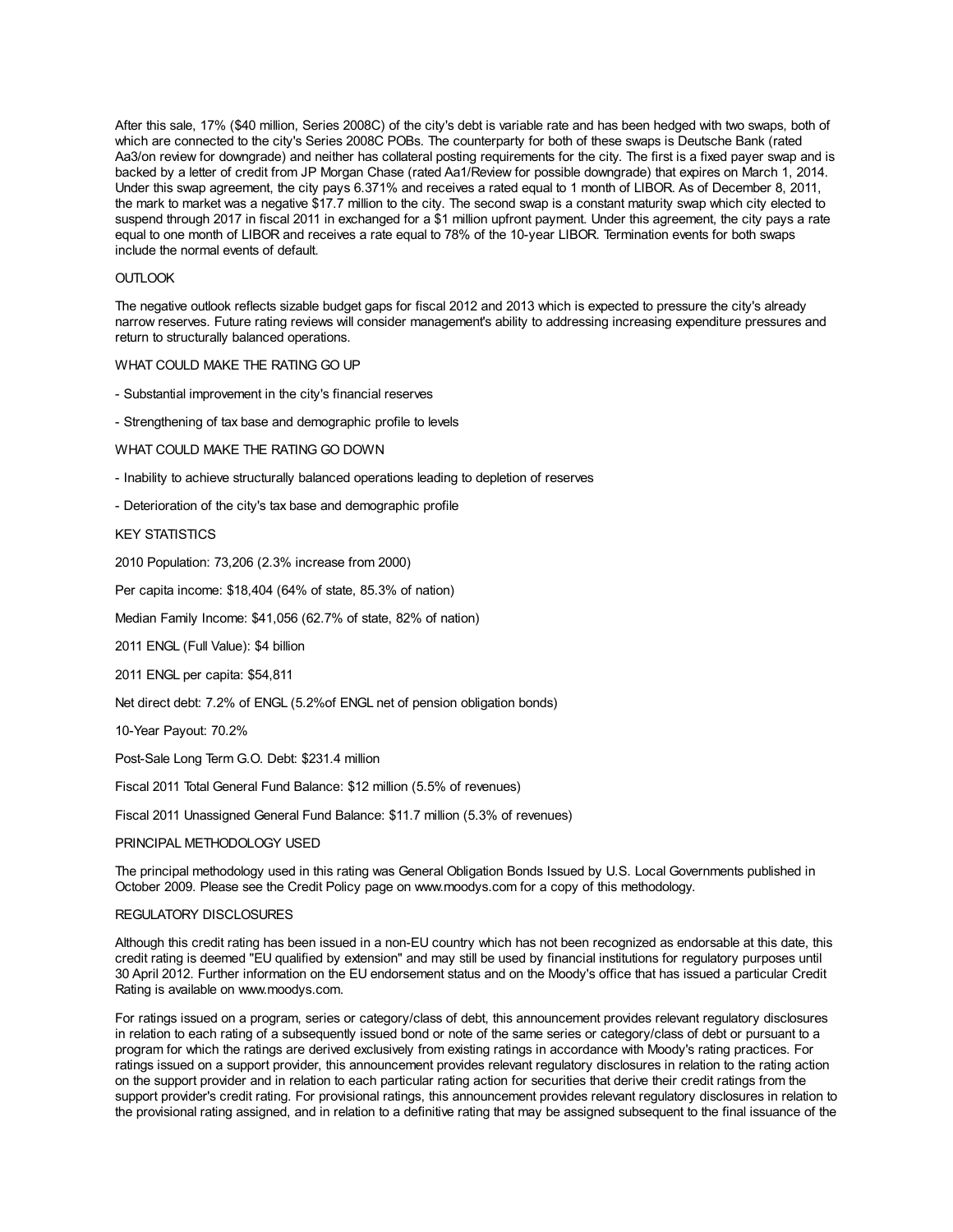debt, in each case where the transaction structure and terms have not changed prior to the assignment of the definitive rating in a manner that would have affected the rating. For further information please see the ratings tab on the issuer/entity page for the respective issuer on www.moodys.com.

Information sources used to prepare the rating are the following: parties involved in the ratings and public information.

Moody's considers the quality of information available on the rated entity, obligation or credit satisfactory for the purposes of issuing a rating.

Moody's adopts all necessary measures so that the information it uses in assigning a rating is of sufficient quality and from sources Moody's considers to be reliable including, when appropriate, independent third-party sources. However, Moody's is not an auditor and cannot in every instance independently verify or validate information received in the rating process.

Please see the ratings disclosure page on www.moodys.com for general disclosure on potential conflicts of interests.

Please see the ratings disclosure page on www.moodys.com for information on (A) MCO's major shareholders (above 5%) and for (B) further information regarding certain affiliations that may exist between directors of MCO and rated entities as well as (C) the names of entities that hold ratings from MIS that have also publicly reported to the SEC an ownership interest in MCO of more than 5%. A member of the board of directors of this rated entity may also be a member of the board of directors of a shareholder of Moody's Corporation; however, Moody's has not independently verified this matter.

Please see Moody's Rating Symbols and Definitions on the Rating Process page on www.moodys.com for further information on the meaning of each rating category and the definition of default and recovery.

Please see ratings tab on the issuer/entity page on www.moodys.com for the last rating action and the rating history.

The date on which some ratings were first released goes back to a time before Moody's ratings were fully digitized and accurate data may not be available. Consequently, Moody's provides a date that it believes is the most reliable and accurate based on the information that is available to it. Please see the ratings disclosure page on our website www.moodys.com for further information.

Please see www.moodys.com for any updates on changes to the lead rating analyst and to the Moody's legal entity that has issued the rating.

# **Analysts**

Dora Lee Lead Analyst Public Finance Group Moody's Investors Service

Geordie Thompson Backup Analyst Public Finance Group Moody's Investors Service

### **Contacts**

Journalists: (212) 553-0376 Research Clients: (212) 553-1653

Moody's Investors Service, Inc. 250 Greenwich Street New York, NY 10007 USA



© 2012 Moody's Investors Service, Inc. and/or its licensors and affiliates (collectively, "MOODY'S"). All rights reserved.

**CREDIT RATINGS ISSUED BY MOODY'S INVESTORS SERVICE, INC. ("MIS") AND ITS**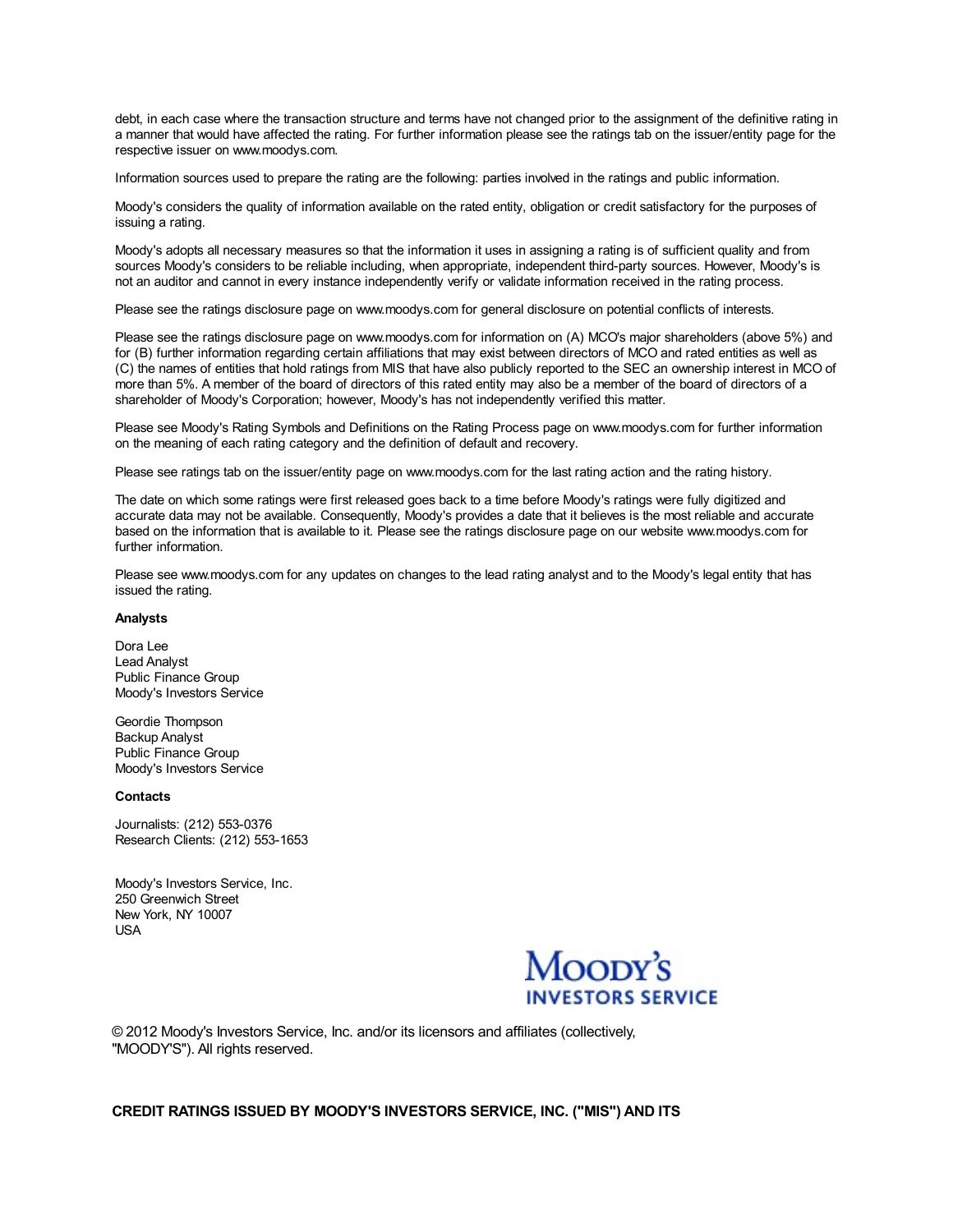**AFFILIATES ARE MOODY'S CURRENT OPINIONS OF THE RELATIVE FUTURE CREDIT RISK OF ENTITIES, CREDIT COMMITMENTS, OR DEBT OR DEBT-LIKE SECURITIES, AND CREDIT RATINGS AND RESEARCH PUBLICATIONS PUBLISHED BY MOODY'S ("MOODY'S PUBLICATIONS") MAY INCLUDE MOODY'S CURRENT OPINIONS OF THE RELATIVE FUTURE CREDIT RISK OF ENTITIES, CREDIT COMMITMENTS, OR DEBT OR DEBT-LIKE SECURITIES. MOODY'S DEFINES CREDIT RISK AS THE RISK THAT AN ENTITY MAY NOT MEET ITS CONTRACTUAL, FINANCIAL OBLIGATIONS AS THEY COME DUE AND ANY ESTIMATED FINANCIAL LOSS IN THE EVENT OF DEFAULT. CREDIT RATINGS DO NOT ADDRESS ANY OTHER RISK, INCLUDING BUT NOT LIMITED TO: LIQUIDITY RISK, MARKET VALUE RISK, OR PRICE VOLATILITY. CREDIT RATINGS AND MOODY'S OPINIONS INCLUDED IN MOODY'S PUBLICATIONS ARE NOT STATEMENTS OF CURRENT OR HISTORICAL FACT. CREDIT RATINGS AND MOODY'S PUBLICATIONS DO NOT CONSTITUTE OR PROVIDE INVESTMENT OR FINANCIAL ADVICE, AND CREDIT RATINGS AND MOODY'S PUBLICATIONS ARE NOT AND DO NOT PROVIDE RECOMMENDATIONS TO PURCHASE, SELL, OR HOLD PARTICULAR SECURITIES. NEITHER CREDIT RATINGS NOR MOODY'S PUBLICATIONS COMMENT ON THE SUITABILITY OF AN INVESTMENT FOR ANY PARTICULAR INVESTOR. MOODY'S ISSUES ITS CREDIT RATINGS AND PUBLISHES MOODY'S PUBLICATIONS WITH THE EXPECTATION AND UNDERSTANDING THAT EACH INVESTOR WILL MAKE ITS OWN STUDY AND EVALUATION OF EACH SECURITY THAT IS UNDER CONSIDERATION FOR PURCHASE, HOLDING, OR SALE.**

ALL INFORMATION CONTAINED HEREIN IS PROTECTED BY LAW, INCLUDING BUT NOT LIMITED TO, COPYRIGHT LAW, AND NONE OF SUCH INFORMATION MAY BE COPIED OR OTHERWISE REPRODUCED, REPACKAGED, FURTHER TRANSMITTED, TRANSFERRED, DISSEMINATED, REDISTRIBUTED OR RESOLD, OR STORED FOR SUBSEQUENT USE FOR ANY SUCH PURPOSE, IN WHOLE OR IN PART, IN ANY FORM OR MANNER OR BY ANY MEANS WHATSOEVER, BY ANY PERSON WITHOUT MOODY'S PRIOR WRITTEN CONSENT. All information contained herein is obtained by MOODY'S from sources believed by it to be accurate and reliable. Because of the possibility of human or mechanical error as well as other factors, however, all information contained herein is provided "AS IS" without warranty of any kind. MOODY'S adopts all necessary measures so that the information it uses in assigning a credit rating is of sufficient quality and from sources Moody's considers to be reliable, including, when appropriate, independent third-party sources. However, MOODY'S is not an auditor and cannot in every instance independently verify or validate information received in the rating process. Under no circumstances shall MOODY'S have any liability to any person or entity for (a) any loss or damage in whole or in part caused by, resulting from, or relating to, any error (negligent or otherwise) or other circumstance or contingency within or outside the control of MOODY'S or any of its directors, officers, employees or agents in connection with the procurement, collection, compilation, analysis, interpretation, communication, publication or delivery of any such information, or (b) any direct, indirect, special, consequential, compensatory or incidental damages whatsoever (including without limitation, lost profits), even if MOODY'S is advised in advance of the possibility of such damages, resulting from the use of or inability to use, any such information. The ratings, financial reporting analysis, projections, and other observations, if any, constituting part of the information contained herein are, and must be construed solely as, statements of opinion and not statements of fact or recommendations to purchase, sell or hold any securities. Each user of the information contained herein must make its own study and evaluation of each security it may consider pur[chasing,](http://www.moodys.com/) holding or selling. NO WARRANTY, EXPRESS OR IMPLIED, AS TO THE ACCURACY, TIMELINESS, COMPLETENESS, MERCHANTABILITY OR FITNESS FOR ANY PARTICULAR PURPOSE OF ANY SUCH RATING OR OTHER OPINION OR INFORMATION IS GIVEN OR MADE BY MOODY'S IN ANY FORM OR MANNER WHATSOEVER.

MIS, a wholly-owned credit rating agency subsidiary of Moody's Corporation ("MCO"), hereby discloses that most issuers of debt securities (including corporate and municipal bonds, debentures, notes and commercial paper) and preferred stock rated by MIS have, prior to assignment of any rating, agreed to pay to MIS for appraisal and rating services rendered by it